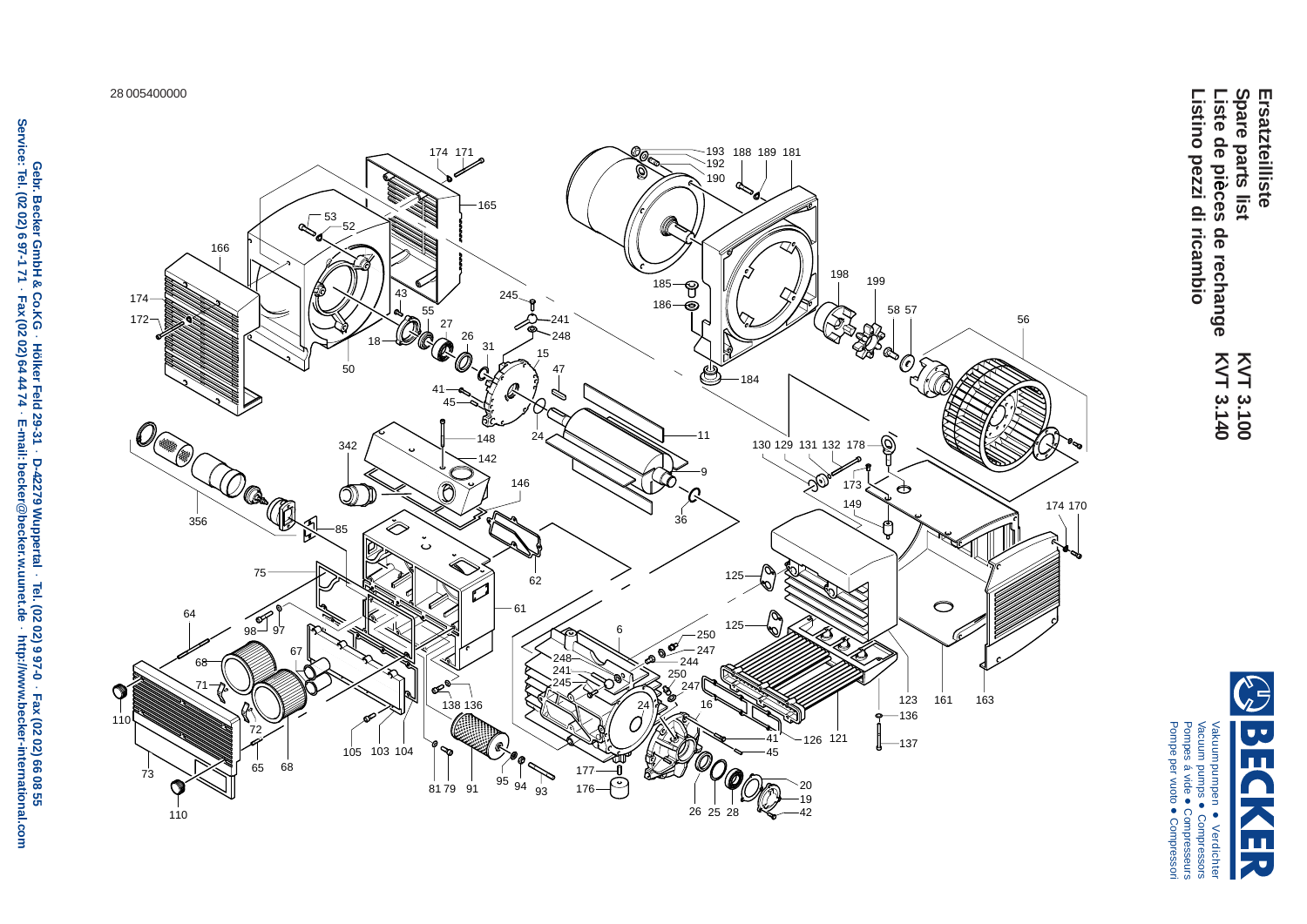# *KVT 3.100-3.140*

**Pos Beschreibung Description Designation Designazione**

- DICHTUNGSSATZ COMPLETE SET OF SEALS JEU COMPLET DE JOINTS SERIE COMPLETA DI GUARNIZIONE 6 GEHAEUSE PUMP BODY CARCASSE CARCASSA

9 KOLBEN ROTORE ROTOR ROTOR PISTON PISTON POLICE PISTON ROTORE 11 SCHIEBER KOHLE CARBON VANES CARROON VANES PALETTE DE CHARBON PALETTE DE CHARBONE PALETTE DI CHARBONE 15 SEITENDECKEL LINKS LID LEFT COUVERCLE A GAUCHE COPERCHIO SINISTRA 16 SEITENDECKEL RECHTS LID RIGHT COUVERCLE A DROITE COPERCHIO DESTRA 18 LAGERDECKEL A-SEITE BEARING CAP COUVERCLE DE ROULEMENTE COPERCHIO CUSCINETTO 19 LAGERDECKEL B-SEITE BEARING CAP COUVERCLE DE ROULEMENTE COPERCHIO CUSCINETTO 20 DICHTUNG GASKET JOINT GUARNISIONI 24 DICHTUNGSSCHLAUCH SEAL JOINT GUARNIZIONE 25 AUSGLEICHSCHEIBE COMPENSATING DISC DISQUE DE COMPENSATION DISCO COMPENSATORE 26 WELLENDICHTRING SHAFT-SEALING BAGUE D'ETANCHEITE P.L'AXE GUARNIZIONE PER L'ALBERO 27 WAELZLAGER BALL BEARING ROULEMENT A BILLES CUSCINETTO A SFERA 28 WAELZLAGER BALL BEARING ROULEMENT A BILLES CUSCINETTO A SFERA 31 SATZ DISTANZSCHEIBEN SET DISTANCE DISC JEU DISQUE DE TOLERANCE SERIE DISCO GIUOCO 36 SPRENGRING RING BAGUE ANELLO 41 SECHSKANTSCHRAUBE HEX-HEAD SCREW VIS HEXAGONALE VITE ESAGONALE 42 SECHSKANTSCHRAUBE HEX-HEAD SCREW VIS HEXAGONALE VITE ESAGONALE 43 SECHSKANTSCHRAUBE HEX-HEAD SCREW VIS HEXAGONALE VITE ESAGONALE 45 PASSKERBSTIFT STRAIGHT PIN GOUPILLE CYLINDRIQUE PERNO 47 PASSFEDER KEY CLAVETTE CHIAVETTA 50 LATERNE CONNECTION FLANGE BRIDGE DE RACCORDEMENT FLANGIA DI RACCORDE 52 U-SCHEIBE WASHER RONDELLE RONDELLA 53 INNENSECHSKANTSCHRAUBE SOCKET HEAD SCREW VIS HEXAGONALE INTERNE VITE ESAGONALE INTERNE 56 KUPPLUNGSH.M.VENTILATOR COUPLING WITH FAN ACCOUPLEMENT AVEC VENTILATEUR GUINTO CON VENTILATORE 57 UNTERLEGSCHEIBE WASHER RONDELLE RONDELLA 58 WELLENENDSCHRAUBE SHAFT END BOLD SHAFT END BOLD SHAFT END BOLD VIS SITUEE EN BOUT D'ARBRE VITE DI CHIUSURA DELL'ALBERO<br>1999 - SILTERGEHAEUSE SHAFT END BOLD SHAFT END BOLD SHAFT END BOLD BOLD BOUTE POUR FILTRE SHOWEN ON 61 FILTERGEHAEUSE FILTER HOUSING BOITE POUR FILTRE CONTENITORE FILTRO 62 DICHTUNG GASKET JOINT GUARNIZIONE 64 STIFTSCHRAUBE L'ASTA A VITE STUD STUDINI STUDINI SON L'ASTA A VITE SON L'ASTA A VITE SON L'ASTA A VITE SON 65 STIFTSCHRAUBE STUD PRISONNIER PRIGIONIERO 67 SCHALLDAEMPFERROHR SILENCER TUBE TUBE SILENCIEUX TUBO SILENZIATORE 68 FILTERPATRONE C 1112/2 FILTER CARTRIDGE CARTRIDGE CARTOUCHE FILTRE CARTOUCHE FILTRE CARTUCCIA FILTRO 71 ANPRESSFEDER LEAF SPRING LEAF SPRING LEAF SPRING RESSORT-JAME RESSORT-JAME LEAF SPRING RESSORT-JAME LEAF SPRING 72 BLINDNIET SLOTTED PIN GOUPILLE A ENCOCHE PERNO 73 FILTERDECKEL FILTER COVER COUVERCLE DU FILTRE COPERCHIO FILTRO 75 DICHTUNG-GUMMI GASKET JOINT GUARNIZIONI 79 INNENSECHSKANTSCHRAUBE SOCKET HEAD SCREW VIS HEXAGONALE INTERNE VITE ESAGONALE INTERNA 81 UNTERLEGSCHEIBE WASHER RONDELLE RONDELLA 85 DICHTUNG GASKET JOINT GUARNIZIONI 91 FILTERPATRONE FILTER CARTRIDGE CARTOUCHE FILTRE CARTUCCIA FILTRO 93 GEWINDESTIFT SPINA FILETTOTA THREADED PIN GOUPILLE FILETEE SPINA FILETTOTA SPINA FILETTOTA 94 SECHSKANTMUTTER HEX.NUT ECROU DADO ESAGONALE 95 Scheibe WASHER RONDELLE RONDELLA 97 U-SCHEIBE WASHER RONDELLE RONDELLA 98 INNENSECHSKANTSCHRAUBE SOCKET HEAD SCREW VIS HEXAGONALE INTERNE VITE ESAGONALE INTERNA 103 STAUBABSCHEIDERDECKEL DUST SEPARATOR SEPARATEUR POUSSIERE DEPOLVERATORE 104 DICHTUNG GASKET JOINT GUARNIZIONI 105 INNENSECHSKANTSCHRAUBE SOCKET HEAD SCREW VIS HEXAGONALE INTERNE VITE ESAGONALE INTERNA 110 HANDGRIFF HANDLE POIGNEE MANETTA 121 KUEHLER, KOMPLETT COOLER, COMPLETE REFROIDISSEUR RAFFREDDATORE 123 DRUCKANSCHLUSSKASTEN PRESSURE CONNECTION BOX BOITIER DE RACCORD DE REFOULEMENT SCATOLA DI RACCORDO DI MANDATA 125 DICHTUNG GASKET JOINT GUARNIZIONI 126 DICHTUNG GUARNIZIONI GASKET GASKET ANN GASKET ANN GASKET ANN GUARNIZIONI GUARNIZIONI GUARNIZIONI 129 SPANNSCHEIBE CLAMPING DISC DISQUE DE SERRAGE DISCO DI FISSAGGIO 130 DICHTRING GASKET JOINT GUARNIZIONE 131 DICHTRING SEALING RING JOINT ANELLO 132 INNENSECHSKANTSCHR. SOCKET HEAD SCREW VIS HEXAGONALE INTERNE VITE ESAGONALE INTERNA 136 U-SCHEIBE WASHER RONDELLE RONDELLA

·

r Feld<br>44 74 59 E-mail: يٰ

 **E-mail: becker**

@

**becker.w.uunet.de** 

 **D-42279 Wuppertal** 

D-42279 Wuppertal

 **Tel. (02 02) 9 97-0** 

 $\overline{8}$ **http://ww**  $0 - 266$ 

·

Fax  $\overline{20}$  $\overline{02}$ 99  $\bf{8}$  $\tilde{g}$ 

 **Fax (02 02) 66 08 55**

 **http://www.becker-international.com**

ww.becker-international

moo.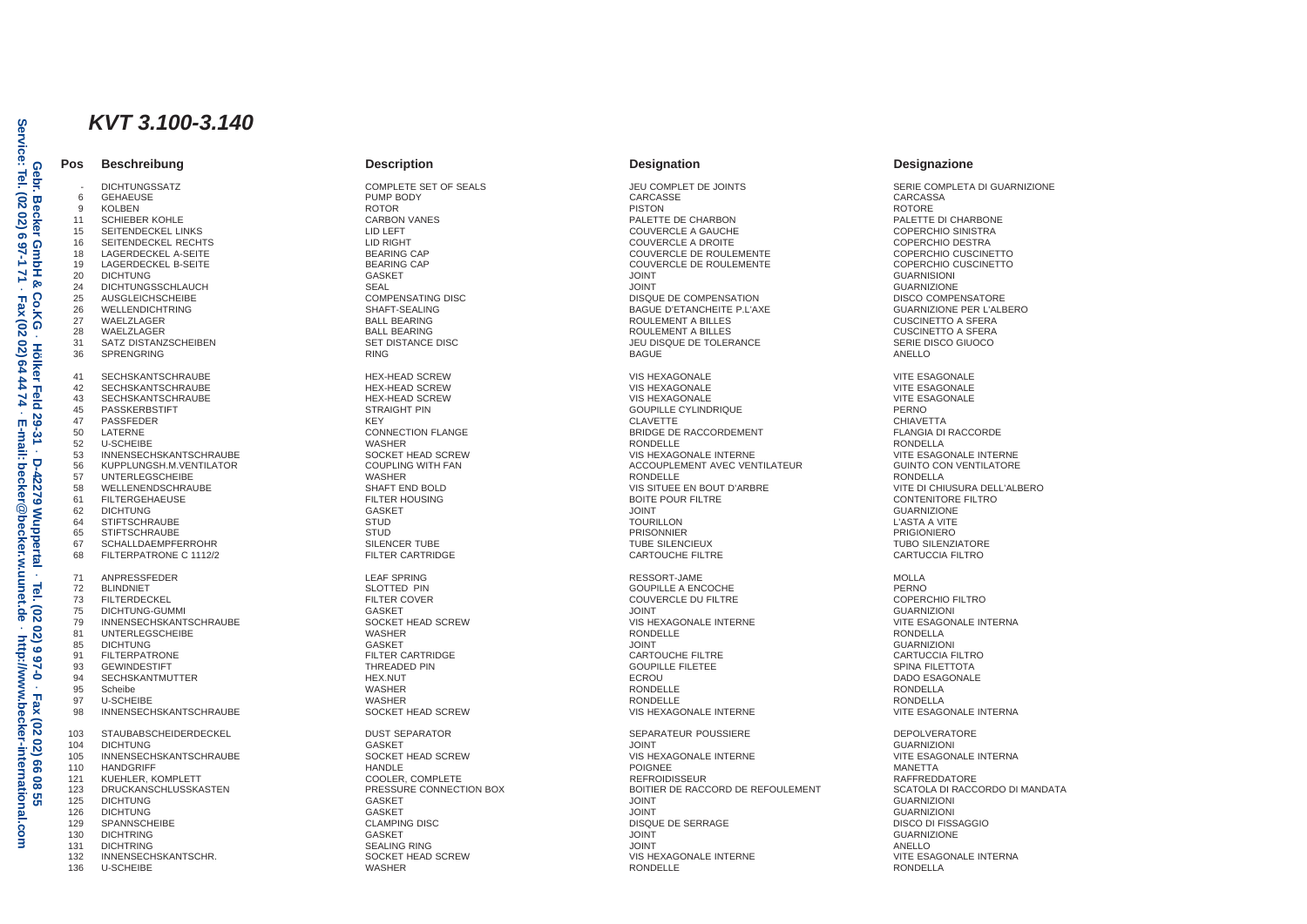# *KVT 3.100-3.140*

## **Pos Beschreibung Description Designation Designazione**

137 INNENSECHSKANTSCHRAUBE SOCKET HEAD SCREW VIS HEXAGONALE INTERNE VITE ESAGONALE INTERNA 138 INNENSECHSKANTSCHRAUBE SOCKET HEAD SCREW VIS HEXAGONALE INTERNE VITE ESAGONALE INTERNA 141 ANSCHLUSS-STUECK CONNECTING PIECE PIECE RACCORD PEZZI RACCORDI 146 DICHTUNG GASKET JOINT GUARNIZIONI 148 INNENSECHSKANTSCHRAUBE SOCKET HEAD SCREW VIS HEXAGONALE INTERNE VITE ESAGONALE INTERNA 161 ABDECKHAUBE COVERING HOOD CAPOT COPERCHIO 163 LUFTLEITRING AIR GUIDE COVER RING CAPOT DE CANALISATION DE L'AIR CONDOTTA ARIA 165 LUEFTERHAUBE VENTILATOR HOOD CAPOT DE VENTILATEUR COFANO VENTILATORE 166 LUEFTERHAUBE VENTILATOR HOOD CAPOT DE VENTILATEUR COFANO VENTILATORE 170 INNENSECHSKANTSCHRAUBE SOCKET HEAD SCREW VIS HEXAGONALE INTERNE VITE ESAGONALE INTERNA 171 INNENSECHSKANTSCHRAUBE SOCKET HEAD SCREW VIS HEXAGONALE INTERNE VITE ESAGONALE INTERNA 172 INNENSECHSKANTSCHRAUBE SOCKET HEAD SCREW VIS HEXAGONALE INTERNE VITE ESAGONALE INTERNA 173 SENKSCHRAUBE SCREW VIS VITE 174 FEDERSCHEIBE LOOK WASHER LOCK WASHER RONDELLE GROVER RONDELLE GROVER RONDELLA 176 GUMMIPUFFER RUBBER BUFFER AMORTISSEUR EN CAOUTCHOUC AMMORTIZZATORE IN GOMMA 177 GEWINDESTIFTE SPINA FILETTOTA MORE THREADED PIN GOUPILLE FILETE SPINA FILETTOTA MORE SPINA FILETTOTA MORE 178 RINGSCHRAUBE RING SCREW PITON GANCIO 181 ZWISCHENFLANSCH FLANGES BRIDES FLANGE ed and the test of the set of the set of the set of the set of the set of the set of the set of the set of the<br>185 ROHRNIETE THE SET ON TUBOLARE PROTECTION ENGINEERING A SET ON TUBE SET ON TUBOLARE SET ON TUBOLARE A SET O 185 ROHRNIETE EN EN EN DIE RIVET DE RIVET DE RIVET TUBE DE RIVET TUBE DE LA CHIODO TUBOLARE 186 UNTERLEGSCHEIBE WASHER RONDELLE RONDELLA 188 INNENSECHSKANTSCHRAUBE SOCKET HEAD SCREW SOCKET HEAD SOFT WAS SERVICED ASSOCKED MANAGONALE INTERNE WITE ESAGONALE INTERNA 189 U-SCHEIBE WASHER RONDELLE RONDELLA 190 STIFTSCHRAUBE L'ASTA A VITE STUD STUDINI STUDINI SULL'ASTA A VITE STUDINI SULL'ASTA A VITE STUDINI SULL'ASTA A VITE 192 UNTERLEGSCHEIBE WASHER RONDELLE RONDELLA 193 SECHSKANTMUTTER D HEX.NUT ECROU DADO ESAGONALE 198 KUPPLUNGSHAELFTE (MOT) COUPLING ACCOUPLEMENT GIUNTO 241 SCHMIERLEITUNG NEURIFICAZIONE GREASE LINE GREASE LINE CONDUITE DE GRAISSAGE CONDUITE DE GRAISSAGE CONDOTTO DI LUBRIFICAZIONE ANNO 1999 DE CONDOTTO DI LUBRIFICAZIONE CONDUITE DE GRAISSAGE CONDOTTO DI LUBRIFICAZIONE COND 244 ANSCHLUSSCHRAUBE CONNECTING SCREW VIS DE RACCORD ATTACO FILETTATO 245 KUGELSTUECKSCHRAUBE HOLLOW HOLDING SCREW VIS CREUSE DE FIXATION VITE PASSAGGIO OLIO 247 DICHTRING GASKET JOINT GUARNIZIONE

ABBLASEVENTIL M.SCHALLD.

248 DICHTRING SEALING RING JOINT ANELLO

AMORTISSEUR EN CAOUTCHOUC

DISQUE D'ACCOUPLEMENT

250 TRICHTERSCHMIERNIPPEL<br>242 VAKILIMREGIJI ERVENTII – EN SACILIM GRAINE VACILIM REGILI ATING VALVE – SALIPAPE REGILI AGE VIDE – SACILI<br>242 VAKILIMREGIJI ERVENTII – SACILIM VACILIM REGILI ATING VALVE – SALIPAPE REGILI AGE 342 VAKUUMREGULIERVENTIL VACUUM REGULATING VALVE SOUPAPE REGULAGE VIDE VALVOLA REGOLAZIONE VUOTO